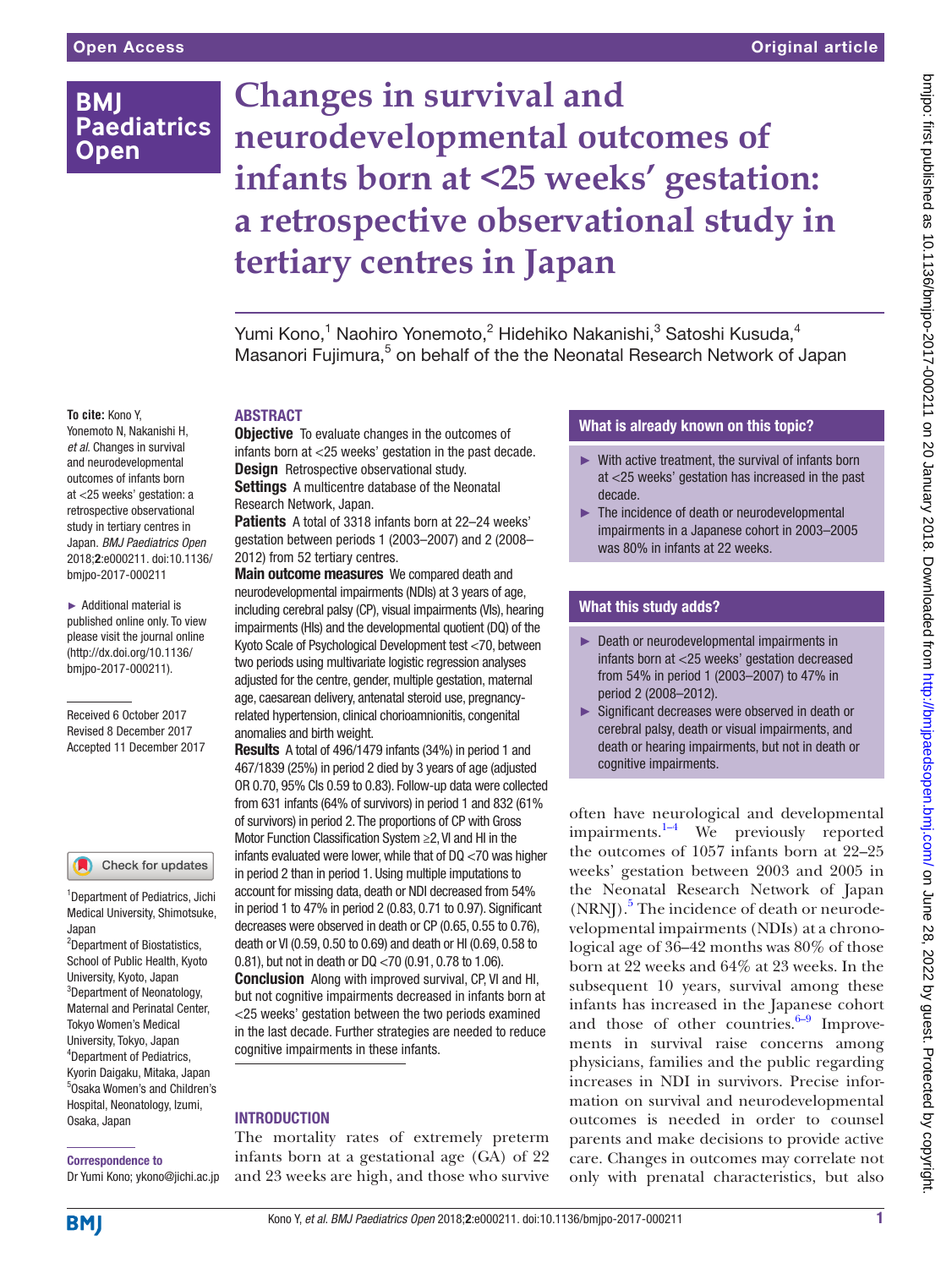neonatal care, interventions and morbidities in neonatal intensive care units (NICUs). The aim of the present study was to evaluate changes in the 3-year outcomes of infants born at <25 weeks' gestation in tertiary centres in Japan in the past 10 years. The survival and NDI in infants born and cared for at 52 centres were retrospectively compared between the first and second periods.

#### **METHODS**

#### Study design, subjects and definition

We performed a multicentre, retrospective analysis using the NRNJ database. $6^{10}$  Each participating centre registered all live-born very low birthweight infants who were admitted to the NICU from 2003 to the database. Liveborn infants who were cared for at delivery rooms but not admitted to the NICU started to be registered from 2006. The number of participating centres increased from 38 to 103 centres during the study period. In order to compare the outcomes of infants from the same tertiary centres between the two periods, 2003–2007 (period 1) and 2008–2012 (period 2), any centre that did not recruit 10 infants in both the first and second periods were excluded from this study. Infants transferred to centres after birth were also excluded in order to reduce selection bias if only infants in good condition or those who needed specific treatments, such as patent ductus arteriosus (PDA) ligation, were transferred after birth.<sup>11</sup> Therefore, study subjects were infants born at 22 weeks 0 days to 24 weeks 6 days between 1 January 2003 and 31 December 2012 at 52 tertiary centres in Japan and admitted to the NICU of the same centres.

GA was obtained from obstetric histories with confirmation or corrections using ultrasonography at health check-ups for pregnant women during the first trimester. Demographic, prenatal and neonatal data were collected from each centre using previously described defini-tions.<sup>[5 6 10](#page-8-1)</sup> Active treatment for infants was defined if they received any of the following interventions: tracheal intubation, ventilator support including continuous positive airway pressure, surfactant therapy or parental nutrition[.12](#page-8-4) Data on epinephrine use or chest compressions were not available in the NRNJ database.

#### **Outcomes**

Death or NDI at 3 years of age was the primary outcome. Neonatal death was defined as infants who were born alive but died in the delivery room or NICU before discharge from centres registered to the database. Death after discharge was all deaths after discharge from centres to a chronological age of 42 months including death at facilities and at home.

A comprehensive neurodevelopmental assessment was performed on surviving infants at a chronological age of 36–42 months by a trained paediatrician at each centre, who was not necessarily blinded to perinatal details, as previously reported.<sup>[5](#page-8-1)</sup> Cerebral palsy  $(CP)$  was defined as a non-progressive, non-transient central nervous system

disorder characterised by abnormal muscle tone in at least one extremity and the abnormal control of move-ment and posture.<sup>[13](#page-8-5)</sup> Children with any type of CP who were defined as Gross Motor Function Classification System (GMFCS) level 1 were excluded from the CP group because they were functionally not impaired or minimally impaired.<sup>[14](#page-8-6)</sup> Visual impairments (VIs) were defined as blindness with no functional vision in at least one eye or bilateral amblyopia. Bilateral amblyopia was diagnosed when children responded to light or hand movement, but not to other movements or objects regardless of the use of glasses. Hearing impairments (HIs) were defined when amplification was required. Cognitive functions were assessed using the Kyoto Scale of Psychological Development (KSPD) test.<sup>15</sup> The latest version of the KSPD was standardised in 2001 for Japanese children, and the mean and 1 SD of the developmental quotient (DQ) were 100.6 and 13.4, respectively. A DQ score of KSPD <70, which represents a 70% achievement of standardised performance for the chronological age, was interpreted as significantly delayed according to the protocol by the Japan Neonatal Follow-up Study Group.[16](#page-8-8) A DQ score of KSPD <70 is equivalent to a Bayley III cognitive score  $\langle 85$ <sup>[17](#page-8-9)</sup>This test was administered by certified psychologists blinded to perinatal details at each centre; however, they were aware that participants were extremely preterm infants.

NDIs were defined as any of the following: CP with GMFCS  $\geq$ 2, VI, HI or cognitive impairments with DQ of KSPD <70.

#### Statistical analysis

The characteristics of study subjects and prenatal or neonatal morbidities were described as the mean and SD for continuous variables and a number and proportion for binary and categorical variables. Unadjusted comparisons between the two periods were performed using the  $\chi^2$  or Fisher's exact test for categorical data and the t-test for continuous data.

A change in death or NDI at 3 years of age among the whole study population between periods 1 and 2 was the primary analysis. We then compared death or each disability: CP with GMFCS  $\geq 2$ , VI, HI and cognitive impairments as DQ of KSPD <70. We also analysed subgroup subjects by gestational weeks. Multivariate logistic regression analyses revealed adjusted ORs (AORs) and 95% CIs for period 2 versus period 1 adjusted for the following demographic and prenatal characteristics and interventions: the centre, gender, multiple gestation, maternal age, caesarean delivery, antenatal steroid use, pregnancy-related hypertension, clinical chorioamnionitis (CAM), life-threatening congenital anomalies and birth weight. These factors were maternal or pregnancy-related factors that were not able to change after birth, and they were identified as variables associated with outcomes in previous follow-up studies. $18-22$  Since neonatal factors were considered to be intermediate variates that correlate with prenatal factors and changes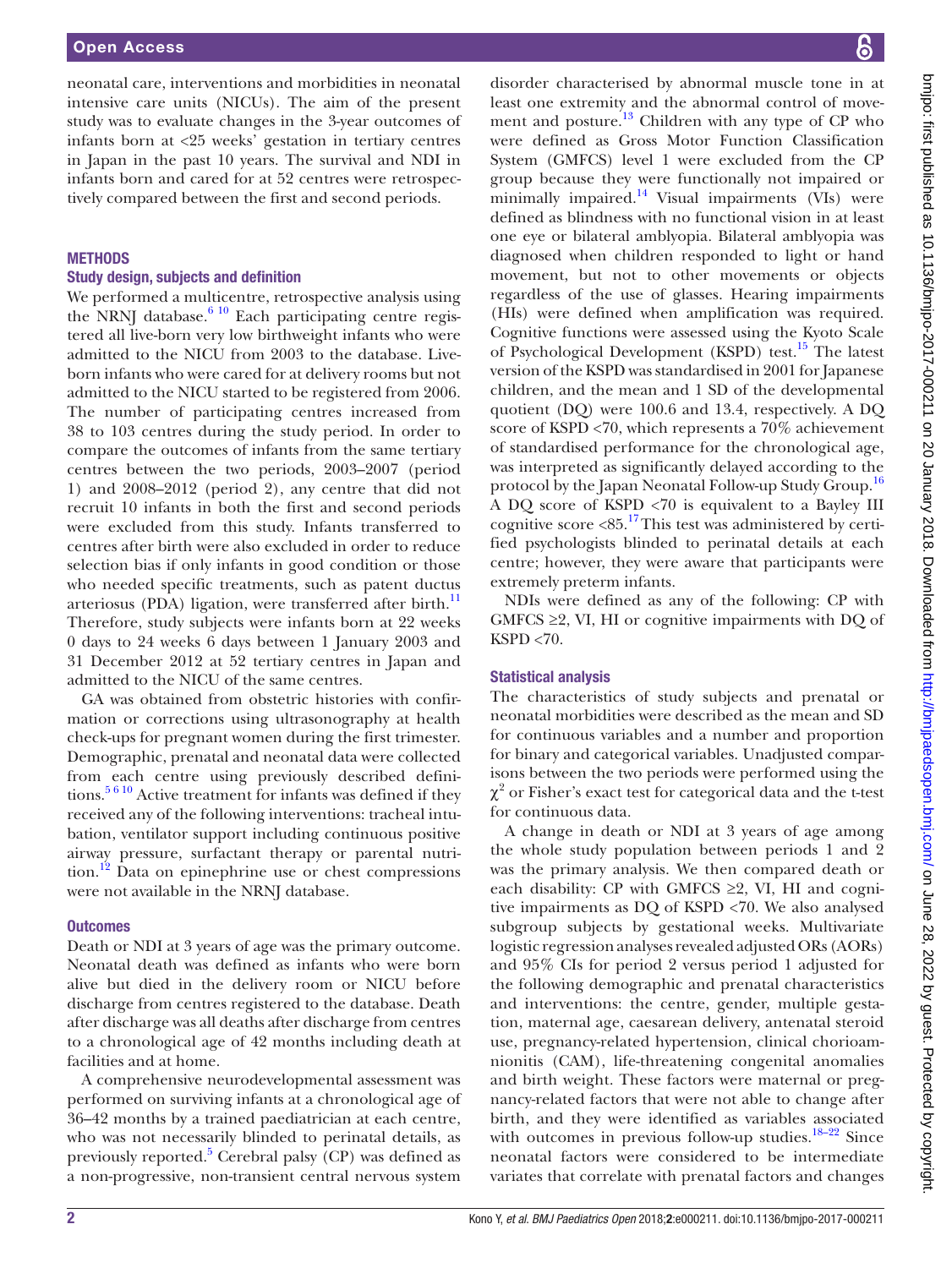

Figure 1 Flow chart for study subjects in period 1 (2003–2007) and period 2 (2008–2012). <sup>a)</sup>This category started to be registered from 2006 in period 1. b)Two infants with missing data on death at neonatal intensive care unit (NICU) discharge in period 2 were estimated to have survived without follow-up data.

in outcomes, they were not included in logistic regression models.

We used multiple imputations with the assumption that data were missing at random in order to avoid selection bias from missing data.<sup>23 24</sup> The imputation was modelled by the potential confounders used in the above logistic regression models and all outcomes including all deaths, CP with GMFCS  $\geq 2$ , VI, HI and DQ of KSPD <70. As a sensitivity analysis, we performed single imputations in one scenario in which missing data were imputed as having impairments or another scenario in which missing data were imputed as having no impairments.

Statistical analyses were performed using SPSS V.23 (IBM Japan) and SAS V.9.2 (SAS Institute).

#### **RESULTS**

Study subjects comprised 3318 infants in 52 participating centres: 1479 in period 1 and 1839 in period 2 ([figure](#page-2-0) 1). The number (%) of NICU admissions was 669/686 infants (97.5%) born in the last two years of period 1 (2006 and 2007) and 1796/1839 (97.7%) over 5 years in period 2. The annual numbers of live-born infants who were not admitted to the NICU, who died in the NICU and who received active treatment are shown in online

<span id="page-2-0"></span>[supplemental table 1](https://dx.doi.org/10.1136/bmjpo-2017-000211). Physicians at each centre decided to perform active treatment or withdraw care depending on the clinical status of infants; 1459/1479 infants (98.6%) in period 1 and 1804/1839 (98.0%) in period 2 received active treatment.

[Table](#page-3-0) 1 shows comparisons of demographic and prenatal characteristics between the two periods. Antenatal steroid use markedly increased from 36.0% in period 1 to 53.3% in period 2. More infants were born via caesarean section and fewer infants were multiple births.

Common in-hospital morbidities and interventions are shown in [table](#page-3-1) 2. Comparisons between the two periods using an unadjusted analysis showed that major neonatal morbidities all increased, whereas intraventricular haemorrhage (IVH) grades 3–4 significantly decreased. The proportion of cystic periventricular leukomalacia (PVL) slightly decreased. The proportion of infants receiving medical treatment or interventions in the NICU, such as treatments for PDA, late-onset circulatory collapse, chronic lung disease and retinopathy of prematurity, or receiving surfactant, antibiotics and parental nutrition as listed in [table](#page-3-1) 2, significantly increased.

Follow-up data with assessments at 3 years of age were collected for 1463 infants: 631 (64.1% of survivors)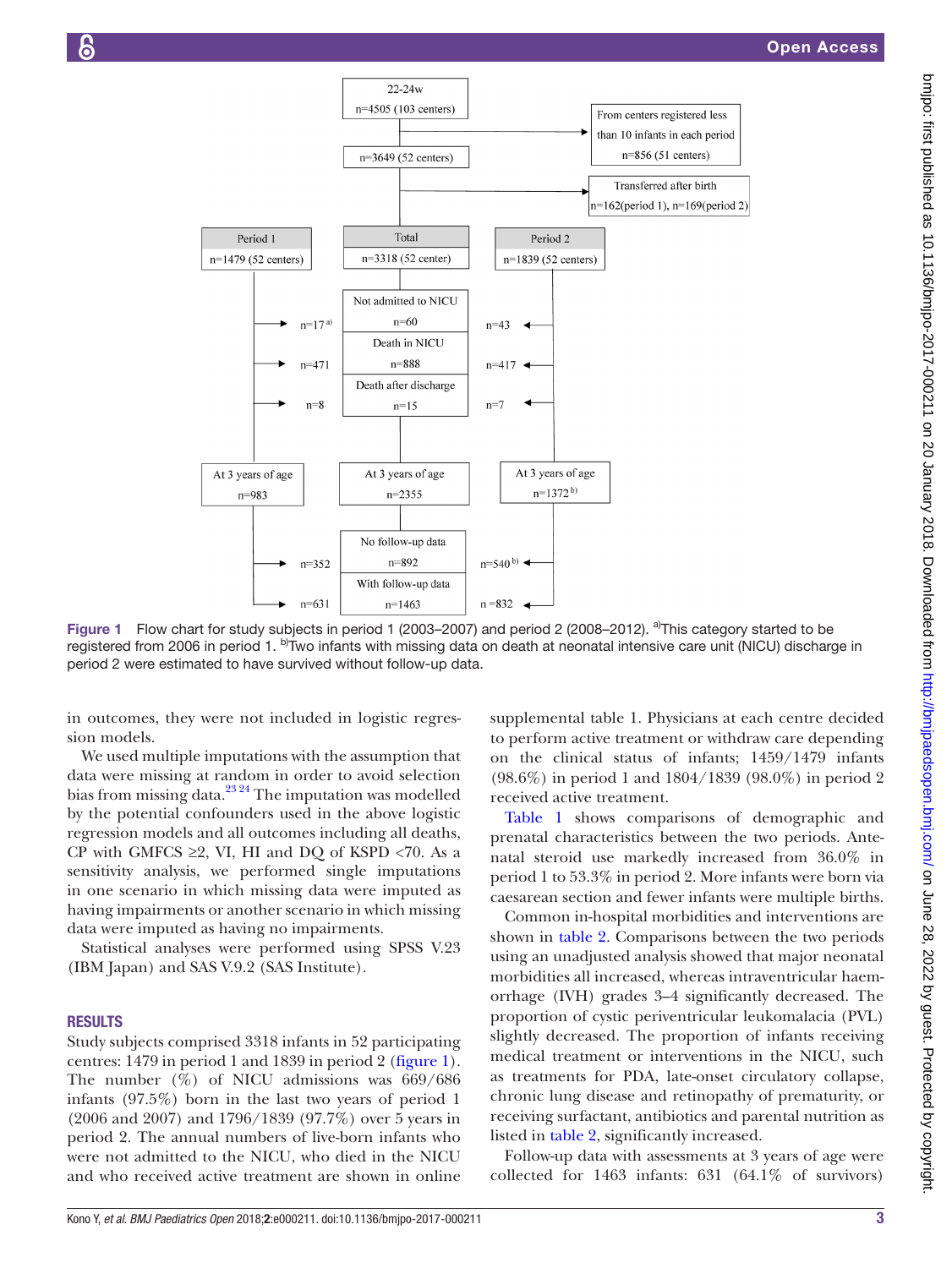<span id="page-3-0"></span>

| Table 1<br>Comparison of demographic and prenatal characteristics of study subjects between periods    |                        |                        |                                   |                               |                                  |         |
|--------------------------------------------------------------------------------------------------------|------------------------|------------------------|-----------------------------------|-------------------------------|----------------------------------|---------|
|                                                                                                        | Period 1<br>$n = 1479$ |                        | Period <sub>2</sub><br>$n = 1839$ |                               | Mean difference (95% CI) P value |         |
| Maternal age, mean (SD)                                                                                | 30.7(5.3)              | $n = 1413$             | 31.2(5.4)                         | $n = 1803$                    | 0.56 (0.19 to 0.94)              | 0.003   |
| Birth weight, mean (SD)                                                                                | 597 (108)              | $n = 1479$             | 591 (111)                         | $n = 1839$                    | $-5.6$ ( $-13.1$ to 1.9)         | 0.142   |
| GA, mean (SD)                                                                                          | 23.8(0.7)              | $n = 1479$             | 23.8(0.7)                         | $n = 1839$                    | $-0.03$ ( $-0.08$ to 0.02)       | 0.235   |
| GA distribution (weeks)                                                                                |                        |                        |                                   |                               |                                  | 0.091   |
| 22                                                                                                     | 183/1479               | 12.4%                  | 271/1839                          | 14.7%                         |                                  |         |
| 23                                                                                                     | 544/1479               | 36.8%                  | 686/1839                          | 37.3%                         |                                  |         |
| 24                                                                                                     | 752/1479               | 50.8%                  | 882/1839                          | 48.0%                         |                                  |         |
| Male                                                                                                   | 784/1478               | 53.0%                  | 933/1837                          | 50.8%                         |                                  | 0.208   |
| Multiple births                                                                                        | 292/1479               | 19.7%                  | 300/1839                          | 16.3%                         |                                  | 0.011   |
| Congenital anomalies                                                                                   | 41/1479                | 2.8%                   | 53/1806                           | 2.9%                          |                                  | 0.834   |
| Pregnancy-related hypertension                                                                         | 76/1479                | 5.1%                   | 124/1833                          | 6.8%                          |                                  | 0.056   |
| <b>Clinical CAM</b>                                                                                    | 494/1479               | 33.4%                  | 649/1758                          | 36.9%                         |                                  | 0.039   |
| Antenatal steroids                                                                                     | 533/1479               | 36.0%                  | 969/1817                          | 53.3%                         |                                  | < 0.001 |
| Caesarean section                                                                                      | 819/1479               | 55.4%                  | 1140/1833                         | 62.2%                         |                                  | < 0.001 |
| Table <sub>2</sub><br>Comparison of in-hospital neonatal morbidities and interventions between periods |                        |                        |                                   |                               |                                  |         |
|                                                                                                        |                        | Period 1<br>$n = 1479$ |                                   | Period <sub>2</sub><br>n=1839 |                                  |         |
|                                                                                                        | n/N                    |                        | $\frac{0}{0}$                     | n/N                           | $\%$                             | P value |
| RDS*                                                                                                   |                        | 1084/1477              | 73.4                              | 1446/1801                     | 81.4                             | < 0.001 |
| PDA                                                                                                    |                        | 793/1477               | 53.7                              | 1081/1797                     | 60.2                             | < 0.001 |
| CLD on day 28                                                                                          |                        | 841/1475               | 57.0                              | 1315/1689                     | 77.9                             | < 0.001 |
| CLD at 36 weeks                                                                                        |                        | 477/1475               | 32.3                              | 866/1656                      | 52.3                             | < 0.001 |
| NEC and/or intestinal perforation                                                                      |                        | 113/1479               | 7.6                               | 185/1839                      | 10.1                             | 0.017   |
| Sepsis                                                                                                 |                        | 333/1477               | 22.5                              | 445/1800                      | 24.7                             | 0.149   |
| Early-onset sepsis                                                                                     |                        | 71/1477                | 4.8                               | 132/1795                      | 7.4                              | 0.003   |
| IVH (grades 3-4)                                                                                       |                        | 266/1450               | 18.3                              | 244/1801                      | 13.5                             | < 0.001 |
| Cystic periventricular leukomalacia                                                                    |                        | 55/1477                | 3.7                               | 46/1796                       | 2.6                              | 0.067   |
| Received surfactant†                                                                                   |                        | 1160/1477              | 78.5                              | 1538/1802                     | 85.3                             | < 0.001 |
| PDA indomethacin for prophylaxis                                                                       |                        | 36/1477                | 2.4                               | 283/1796                      | 15.8                             | < 0.001 |
| PDA treated with indomethacin                                                                          |                        | 816/1477               | 55.2                              | 1057/1796                     | 58.9                             | 0.040   |

|                                                                                                                                                                                                | n/N      |                               | $\frac{0}{0}$ | n/N                    | $\frac{0}{0}$ | P value |
|------------------------------------------------------------------------------------------------------------------------------------------------------------------------------------------------|----------|-------------------------------|---------------|------------------------|---------------|---------|
|                                                                                                                                                                                                |          | <b>Period 1</b><br>$n = 1479$ |               | Period 2<br>$n = 1839$ |               |         |
| Comparison of in-hospital neonatal morbidities and interventions between periods<br>Table 2                                                                                                    |          |                               |               |                        |               |         |
| Values are the number/number of measurements and percentage unless otherwise stated. Mean difference (95% CIs) for period 2 versus<br>period 1.<br>CAM, chorioamnionitis; GA, gestational age. |          |                               |               |                        |               |         |
| Caesarean section                                                                                                                                                                              | 819/1479 | 55.4%                         | 1140/1833     | 62.2%                  |               | < 0.001 |
| Antenatal steroids                                                                                                                                                                             | 533/1479 | 36.0%                         | 969/1817      | 53.3%                  |               | < 0.001 |
| Clinical CAM                                                                                                                                                                                   | 494/1479 | 33.4%                         | 649/1758      | 36.9%                  |               | 0.039   |
| Pregnancy-related hypertension                                                                                                                                                                 | 76/1479  | 5.1%                          | 124/1833      | 6.8%                   |               | 0.056   |

<span id="page-3-1"></span>

|                                     | $n = 1479$ |               | $n = 1839$ |               |         |
|-------------------------------------|------------|---------------|------------|---------------|---------|
|                                     | n/N        | $\frac{0}{0}$ | n/N        | $\frac{0}{0}$ | P value |
| RDS*                                | 1084/1477  | 73.4          | 1446/1801  | 81.4          | < 0.001 |
| PDA                                 | 793/1477   | 53.7          | 1081/1797  | 60.2          | < 0.001 |
| CLD on day 28                       | 841/1475   | 57.0          | 1315/1689  | 77.9          | < 0.001 |
| CLD at 36 weeks                     | 477/1475   | 32.3          | 866/1656   | 52.3          | < 0.001 |
| NEC and/or intestinal perforation   | 113/1479   | 7.6           | 185/1839   | 10.1          | 0.017   |
| Sepsis                              | 333/1477   | 22.5          | 445/1800   | 24.7          | 0.149   |
| Early-onset sepsis                  | 71/1477    | 4.8           | 132/1795   | 7.4           | 0.003   |
| IVH (grades 3-4)                    | 266/1450   | 18.3          | 244/1801   | 13.5          | < 0.001 |
| Cystic periventricular leukomalacia | 55/1477    | 3.7           | 46/1796    | 2.6           | 0.067   |
| Received surfactant†                | 1160/1477  | 78.5          | 1538/1802  | 85.3          | < 0.001 |
| PDA indomethacin for prophylaxis    | 36/1477    | 2.4           | 283/1796   | 15.8          | < 0.001 |
| PDA treated with indomethacin       | 816/1477   | 55.2          | 1057/1796  | 58.9          | 0.040   |
| PDA ligation                        | 193/1473   | 13.1          | 362/1471   | 24.6          | < 0.001 |
| LCC treated with steroids           | 244/1477   | 16.5          | 418/1789   | 23.4          | < 0.001 |
| <b>CLD treated with steroids</b>    | 368/1475   | 24.9          | 613/1672   | 36.7          | < 0.001 |
| Received antibiotics                | 1184/1477  | 80.2          | 1611/1786  | 90.2          | < 0.001 |
| Retinopathy of prematurity, treated | 442/1475   | 30.0          | 717/1650   | 43.5          | < 0.001 |
| Parenteral nutrition                | 836/1477   | 56.6          | 1496/1812  | 82.6          | < 0.001 |
| Home oxygen therapy at discharge    | 172/1475   | 11.7          | 349/1619   | 21.6          | < 0.001 |

\*RDS was diagnosed by clinical and radiographic findings with or without a stable microbubble test.

†Received surfactant represents surfactant given during the acute phase of respiratory difficulties.

CLD, chronic lung disease; IVH, intraventricular haemorrhage; LCC, late-onset circulatory collapse; NEC, necrotising enterocolitis; n/N, number/number of evaluations; PDA, patent ductus arteriosus; RDS, respiratory distress syndrome.

I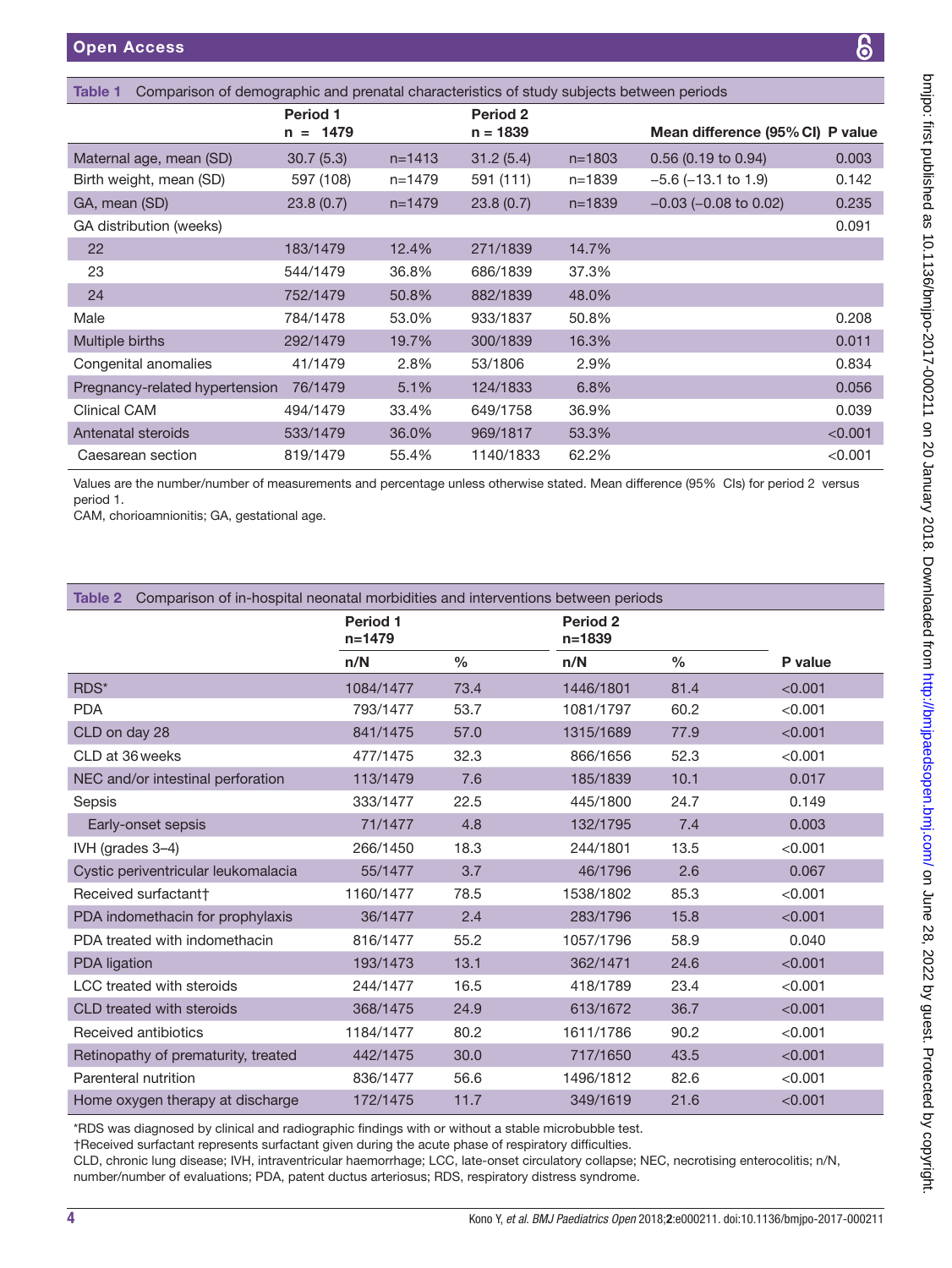in period 1 and 832 (60.7% of survivors) in period 2, including 39% full evaluations and 42% incomplete evaluations. Mean (SD) ages in months among infants at evaluations were 38.6 (2.6) months in period 1 and 38.0 (2.3) months in period 2. Differences in variables between infants with and without follow-up data are shown in online [supplemental table 2](https://dx.doi.org/10.1136/bmjpo-2017-000211). A significant difference was only observed in the proportion of clinical CAM.

Infant survival at 3 years increased from 66.5% (983/1479 infants) in period 1 to 74.6% (1372/1839 infants) in period 2. The proportions of impairments in infants with actual evaluations are shown in [table](#page-5-0) 3. All proportions of CP with GMFCS  $\geq 2$ , VI and HI in the evaluated infants were lower in period 2 than in period 1, whereas the proportion of DQ of KSPD <70 increased from 32.8% (126/384 measurements) in period 1 to 37.3% (250/670 measurement) in period 2. Among the 175 children not tested by KSPD, 36 (20.6%) had CP and 26 (14.9%) had VI. In contrast, among the 1054 children tested by KSPD, 67 (6.3%) had CP and 59 (5.6%) had VI. No significant changes were noted in NDI in infants with full evaluations or in those with incomplete evaluations between the two periods.

Survival and neurodevelopmental outcomes after multiple imputations are summarised in [table](#page-6-0) 4. In period 1, 30.3% (n=298) of surviving children had NDI, while 28.8% (n=395) had NDI in period 2. These proportions were lower than those shown in [table](#page-5-0) 3 in periods 1 and 2. In subgroup analyses by GA, NDI in survivors born at 22 weeks increased from 34.4% in period 1 to 46.4% in period 2, while that in survivors born at 23 and 24 weeks decreased between the two periods.

[Table](#page-7-0) 5 shows the AOR and 95%CI for death or each impairment in period 2 versus period 1 with adjustments by a multivariate logistic regression after multiple imputations. In all subjects, period 2 correlated with a decrease in death and death or NDI. Death or CP with GMFCS  $\geq 2$ , death or VI, and death or HI also decreased. No significant change was observed for death or DQ of KSPD <70. In subgroup analyses by GA, all impairments significantly decreased in infants born at 23 weeks. In infants at 22 and 24 weeks, no significant changes were noted for death or NDI and death or DQ of KSPD <70. After single imputations (online [supplemental table 3 and 4](https://dx.doi.org/10.1136/bmjpo-2017-000211)) in which missing data were imputed as having impairments, no significant changes were noted for death or NDI in all subjects or in any subgroups of GA. After single imputations in which missing data were imputed as having no impairments, death or NDI significantly decreased in all subjects and in infants born at 23 and 24 weeks.

#### **DISCUSSION**

This study showed improvements in the survival and neurodevelopmental outcomes of extremely preterm infants born at <25 weeks' gestation between 2003 and 2012 from 52 tertiary centres in Japan who received active treatment throughout the study period. We observed

changes in infant and maternal characteristics. Infants from multiple births decreased, while more mothers were complicated by pregnancy-related hypertension or clinical CAM, known risk factors for neurological impairments.[20 21 25](#page-9-1) More active prenatal interventions, such as antenatal steroid use and caesarean sections, which may improve conditions at birth, have been performed. Even after adjusting for these prenatal factors, death or NDI at 3 years of age significantly decreased in the second period. When study subjects were stratified by gestational weeks, improvements were observed in all categories in infants born at 23 weeks' gestation. In infants at 22 weeks, no significant changes were found in death or NDI and death or DQ of KSPD <70. In surviving subjects, CP with GMFCS  $\geq$ 2 and VI decreased between the two periods. However, the proportion of cognitive impairments slightly increased.

Among the types of disabilities observed in surviving infants, VI and CP decreased, and no improvement was found in cognitive impairments. Although the reason for this remains unclear, we suggest several causes: cognitive development is complex and affected by multiple factors, such as socioeconomic, environmental, inflammatory and nutritional factors.  $26-28$  The extreme prematurity of the brain itself may be critical for later brain functions. $29$ In contrast, CP is directly related to brain damage as haemorrhagic or ischaemic brain injuries. We suspect that more strategies to prevent hypoxic, hyperoxic or ischaemic damage were performed in the second period.

Previous studies from England (EPICure) showed that the proportion of survival without disabilities was higher in infants born at 22–25 weeks' gestation in 2006 than in those born at the same GA in  $1995.^4$  Survival without disabilities in 2006 was 15% in infants born at 23 weeks admitted for neonatal care and 30% in those born at 24 weeks. The National Institute of Child Health and Human Development Neonatal Research Network recently reported increased rates of survival without NDI at corrected ages of 18–22 months for infants born at  $\langle 25 \rangle$  weeks' gestation between 2000 and 2011.<sup>[30](#page-9-4)</sup> The proportion of survival without NDI increased to 20% in the third period (2008–2011). Differences in the proportion of survival without disabilities were mostly explained by the survival proportions in this study. Our results are consistent with the finding showing that survival without disabilities has recently increased.

An investigation on the factors influencing NDI in these infants is important for further improvements, but is not the main purpose of the present study. Antenatal corticosteroid exposure is associated with a significant decrease in mortality.[22](#page-9-5) However, reductions in death or NDI and other impairments were significant after adjusting for antenatal steroid use. In our previous studies, cystic PVL, IVH grade 3–4, gastrointestinal perforation, sepsis, chronic lung disease and retinopathy of prematurity correlated with death or CP and death or develop-mental delays in very low birthweight infants.<sup>[31](#page-9-6)</sup> However, more infants were diagnosed with these unfavourable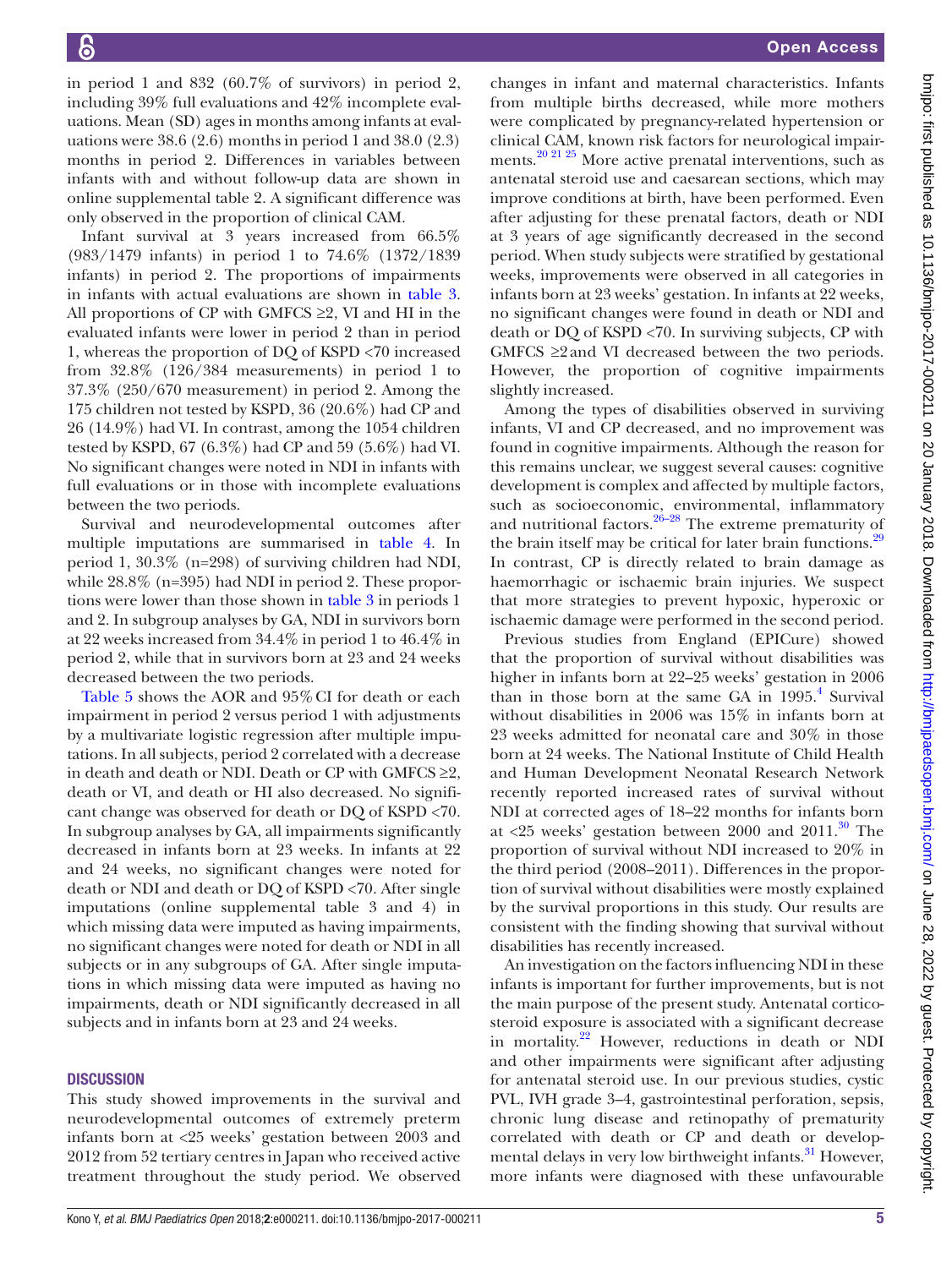| Table 3                                     | Comparison of survival and neurodevelopmental |       |                     |            |                     |       |                     |        |                     |       | outcomes at 3 years of age for periods 1 and 2 before imputations |                      |                     |       |                           |            |
|---------------------------------------------|-----------------------------------------------|-------|---------------------|------------|---------------------|-------|---------------------|--------|---------------------|-------|-------------------------------------------------------------------|----------------------|---------------------|-------|---------------------------|------------|
|                                             | Total                                         |       |                     |            | 22 weeks            |       |                     |        | 23weeks             |       |                                                                   |                      | 24 weeks            |       |                           |            |
|                                             | Period <sub>1</sub>                           |       | Period <sub>2</sub> |            | Period <sub>1</sub> |       | Period <sub>2</sub> |        | Period <sub>1</sub> |       | Period <sub>2</sub>                                               |                      | Period <sub>1</sub> |       | Period <sub>2</sub>       |            |
|                                             | $n = 1479$                                    |       | $n = 1839$          |            | $n = 183$           |       | $n = 271$           |        | $n = 544$           |       | $n = 686$                                                         |                      | $n = 752$           |       | $= 882$<br>$\blacksquare$ |            |
| Not admitted to the<br>NICU <sub>T</sub>    | $\overline{17}$                               | 1.1%  | 43                  | 2.3%       | 4                   | 2.2%  | 26                  | 9.6%   | Ξ                   | 2.0%  | $\frac{3}{2}$                                                     | 1.9%                 | $\mathbf{\Omega}$   | 0.3%  | 4                         | 0.5%       |
| Death in the NICU                           | 471                                           | 31.8% | 417                 | 22.7%      | 114                 | 62.3% | 119                 | 43.9%  | 198                 | 36.4% | 169                                                               | 24.6%                | <b>59</b>           | 21.1% | 129                       | 14.6%      |
| Death after<br>discharge                    | $\infty$                                      | 0.5%  | $\overline{ }$      | 0.4%       |                     | 0.5%  |                     | 0.4%   | 5                   | 0.9%  | 4                                                                 | 0.6%                 | $\mathbf{\Omega}$   | 0.3%  | $\mathbf{\Omega}$         | 0.2%       |
| Survived                                    | 983                                           | 66.5% | 1370                | 74.6%**    | \$                  | 35.0% | 125                 | 46.1%* | 330                 | 60.7% | 500                                                               | $72.9%$ **           | 589                 | 78.3% | 745                       | 84.7%**    |
| Survived and<br>evaluated                   | 631                                           |       | 832                 |            | $\frac{4}{3}$       |       | 77                  |        | 214                 |       | 308                                                               |                      | 376                 |       | 447                       |            |
| palsy‡ §<br>Cerebral                        | 97/611                                        | 15.9% | 74/777              | $9.5\%$ ** | 10/41               | 24.4% | 10/75               | 13.3%  | 44/206              | 21.4% | 28/287                                                            | $9.8\%$ **           | 43/364              | 11.8% | 36/415                    | 8.7%       |
| impairments¶ §<br>Visual                    | 80/589                                        | 13.6% | 31/702              | $4.4\%$ ** | 4/37                | 10.8% | 9/62                | 14.5%  | 33/201              | 16.4% | 10/267                                                            | $3.7\%**$            | 43/351              | 12.3% | 12/373                    | $3.2\%***$ |
| <b>Blindness</b>                            | 28/589                                        | 4.8%  | 9/702               | $1.3\%$ ** | 3/37                | 8.1%  | 1/62                | 1.6%   | 12/201              | 6.0%  | 4/267                                                             | $1.5\%$ <sup>*</sup> | 13/351              | 3.7%  | 4/373                     | $1.1\%$ *  |
| impairments§<br>Hearing                     | 14/542                                        | 2.6%  | 6/625               | $1.0\%$ *  | 0/34                | 0.0%  | 0/45                | 0.0%   | 7/188               | 3.7%  | 3/240                                                             | 1.3%                 | 7/320               | 2.2%  | 3/340                     | 0.9%       |
| impairments§<br>Cognitive                   | 181/496                                       | 36.5% | 278/733             | 37.9%      | 14/31               | 45.2% | 32/70               | 45.7%  | 66/160              | 41.3% | 117/268                                                           | 43.7%                | 101/305             | 33.1% | 129/395                   | 32.7%      |
| Ş<br>KSPD<7011<br>DQ of                     | 126/384                                       | 32.8% | 250/670             | 37.3%      | 11/26               | 42.3% | 31/69               | 44.9%  | 43/122              | 35.2% | 99/245                                                            | 40.4%                | 72/236              | 30.5% | 120/356                   | 33.7%      |
| ဖ<br>$^+$<br>physicians‡<br>Delay by        | 55/112                                        | 49.1% | 28/63               | 44.4%      | 3/5                 | 60.0% | $\overline{1}$      | 100%   | 23/38               | 60.5% | 18/23                                                             | 78.3%                | 29/69               | 42.0% | 9/39                      | 23.0%      |
| evaluation§ § §<br>NDI: full                | 122/309                                       | 39.4% | 185/472             | 39.1%      | 10/22               | 45.5% | 20/37               | 54.1%  | 37/95               | 38.9% | 77/185                                                            | 41.6%                | 75/192              | 39.0% | 88/250                    | 35.2%      |
| NDI: incomplete<br>evaluation¶¶ §           | 147/322                                       | 45.7% | 137/360             | 38.1%      | 9/19                | 47.4% | 20/40               | 50.0%  | 72/119              | 60.5% | 53/123                                                            | 43.0%**              | 66/184              | 35.9% | 64/197                    | 32.4%      |
| *P<0.05, **P<0.01, between periods 1 and 2. |                                               |       |                     |            |                     |       |                     |        |                     |       |                                                                   |                      |                     |       |                           |            |

<span id="page-5-0"></span>

| ٠                         |  |
|---------------------------|--|
| ċ.<br>J                   |  |
|                           |  |
| č<br>a<br>B               |  |
|                           |  |
|                           |  |
|                           |  |
|                           |  |
|                           |  |
| noviod                    |  |
|                           |  |
|                           |  |
|                           |  |
|                           |  |
|                           |  |
|                           |  |
|                           |  |
|                           |  |
|                           |  |
|                           |  |
| ;                         |  |
|                           |  |
|                           |  |
|                           |  |
|                           |  |
|                           |  |
|                           |  |
| $N^*D$                    |  |
|                           |  |
|                           |  |
|                           |  |
|                           |  |
|                           |  |
| <b>D</b> <sub>20</sub> 05 |  |
|                           |  |
|                           |  |
|                           |  |
|                           |  |
|                           |  |

Not admitted to the NICU represents live-birth infants who were not admitted to the NICU of the same hospital and died. This category started to be registered from 2006 in period 1. †Not admitted to the NICU represents live-birth infants who were not admitted to the NICU of the same hospital and died. This category started to be registered from 2006 in period 1. ‡Cerebral palsy with GMFCS ≥2. ‡Cerebral palsy with GMFCS ≥2.

§% of each impairment represents the proportion of impairments in measurements. Unadjusted comparisons between the two periods were performed among the evaluated infants for each impairment. §% of each impairment represents the proportion of impairments in measurements. Unadjusted comparisons between the two periods were performed among the evaluated infants for each impairment.

IBlindness with no functional vision in at least one eye or bilateral amblyopia able to respond to light or hand movement regardless of the use of glasses. ¶Blindness with no functional vision in at least one eye or bilateral amblyopia able to respond to light or hand movement regardless of the use of glasses.

tt DQ of KSPD, developmental quotient assessed using the Kyoto Scale of Psychological Development test. †† DQ of KSPD, developmental quotient assessed using the Kyoto Scale of Psychological Development test.

‡‡Delay by physicians represents developmental delays in infants whose DQ were not measured by KSPD judged by paediatricians based on the assessment protocol whether infants were able to speak their own name, ttDelay by physicians represents developmental delays in infants whose DQ were not measured by KSPD judged by paediatricians based on the assessment protocol whether infants were able to speak their own name, age and two-word sentences, build up six blocks, and distinguish between circles with diameters of 4 and 6cm.<br>§§NDls were defined as any of the following: cerebral palsy, hearing impairments, visual impairments or DQ of K age and two-word sentences, build up six blocks, and distinguish between circles with diameters of 4and 6cm.

§§NDIs were defined as any of the following: cerebral palsy, hearing impairments, visual impairments or DQ of KSPD <70 among infants with full evaluations with KSPD tests.

¶¶NDIs were defined as any of the following: cerebral palsy, hearing impairments, visual impairments, DQ of KSPD <70 or delay by physicians among infants not fully evaluated.

DQ, developmental quotient; GMFCS, Gross Motor Function Classification System; KSPD, Kyoto Scale of Psychological Development; NDI, neurodevelopmental impairment; NICU, neonatal intensive care unit. DQ, developmental quotient; GMFCS, Gross Motor Function Classification System; KSPD, Kyoto Scale of Psychological Development; NDI, neurodevelopmental impairment; NICU, neonatal intensive care unit.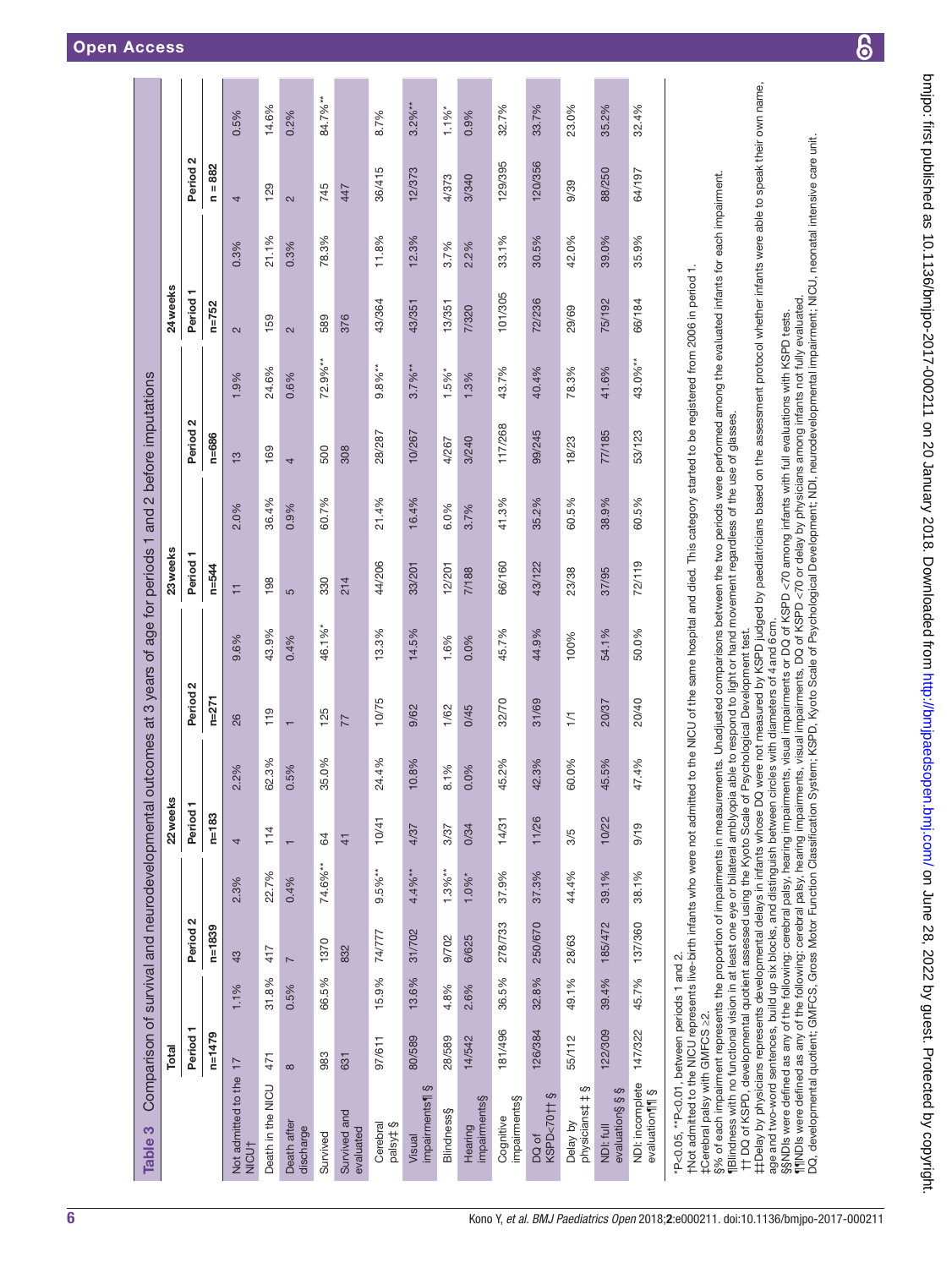|                              | <b>Total</b>  |       |                     |                         | 22 weeks            |       |                     |         | 23weeks             |       |                     |             | 24 weeks            |       |                                 |
|------------------------------|---------------|-------|---------------------|-------------------------|---------------------|-------|---------------------|---------|---------------------|-------|---------------------|-------------|---------------------|-------|---------------------------------|
|                              | Period        |       | Period <sub>2</sub> |                         | Period <sub>1</sub> |       | Period <sub>2</sub> |         | Period <sub>1</sub> |       | Period <sub>2</sub> |             | Period <sub>1</sub> |       | Period <sub>2</sub>             |
|                              | $n = 1479$    |       | $n = 1839$          |                         | $n = 183$           |       | $n=271$             |         | n=544               |       | $n = 686$           |             | $n = 752$           |       | $n = 882$                       |
| Not admitted to the NICU+ 17 |               | 1.1%  | $\frac{3}{4}$       | $\frac{8}{3}$<br>23     | 4                   | 2.2%  | 26                  | 9.6%    | $\overline{1}$      | 2.0%  | $\frac{3}{2}$       | 1.9%        | 2                   | 0.3%  | 0.5%<br>4                       |
| Death at the NICU            | 471           | 31.8% | 417                 | $.7\%$ **<br><u>ର୍</u>  | 114                 | 62.3% | 119                 | 43.9%** | $\frac{8}{6}$       | 36.4% | 169                 | 24.6%**     | 159                 | 21.1% | $14.6\%$ **<br>129              |
| Death after discharge        | $\infty$      | 0.5%  |                     | $\%$<br>$\overline{0}.$ |                     | 0.5%  |                     | 0.4%    | 5                   | 0.9%  | 4                   | 0.6%        | 2                   | 0.3%  | 0.2%<br>$\overline{\mathsf{c}}$ |
| Survived                     | 983           | 66.5% | 1372‡               | $.6\%$ **<br>74.        | 84                  | 35.0% | 125                 | 46.1%*  | 330                 | 60.7% | 500                 | $72.9\%***$ | 589                 | 78.3% | 84.7%**<br><b>147‡</b>          |
| Cerebral palsy§              | 97            | 9.9%  | 74                  | $%$ **<br>5.4           | $\frac{1}{2}$       | 15.6% | $\overline{C}$      | 8.0%    | $\overline{4}$      | 13.3% | 28                  | 5.6%**      | $\frac{3}{4}$       | 7.3%  | $4.8\%$ *<br>36                 |
| Visual impairments§          | 80            | 8.1%  | 5                   | $\frac{1}{2}$<br>ი<br>ა | 4                   | 6.3%  | တ                   | 7.2%    | 33                  | 10.0% | $\frac{1}{2}$       | $2.0\%**$   | 43                  | 7.3%  | $1.6\%$ **<br>$\frac{1}{2}$     |
| Hearing impairments§         | $\frac{1}{4}$ | 1.4%  | O                   | %<br>0.4                | 0                   | 0.0%  | $\circ$             | 0.0%    |                     | 2.1%  | 3                   | 0.6%        |                     | 1.2%  | 0.4%<br>ო                       |
| $DQ$ of $KSPD < 70$ §        | 261           | 26.7% | 381                 | 8%<br>27.               | ភ                   | 32.8% | 55                  | 43.2%   | $\frac{80}{1}$      | 33.0% | 158                 | 31.6%       | 131                 | 22.2% | 22.5%<br>168                    |
| <b>SILION</b>                | 298           | 30.3% | 395                 | .8%<br>28.              | 22                  | 34.4% | 58                  | 46.4%   | <b>22</b>           | 37.0% | 160                 | 32.0%       | 154                 | 26.1% | 23.7%<br>177                    |
| Death or NDI1                | 794           | 53.7% | 862                 | $.9\%$ **<br>46.        | 141                 | 77.0% | 204                 | 75.3%   | 336                 | 61.8% | 346                 | 50.4%**     | 317                 | 42.2% | $35.4%$ **<br>312               |

<span id="page-6-0"></span>

n Not admitted to the NICU represents live-birth infants who were not admitted to the NICU of the same hospital and died. This category started to be registered from 2006 in period 1.<br>Not admitted to the NICU represents li †Not admitted to the NICU represents live-birth infants who were not admitted to the NICU of the same hospital and died. This category started to be registered from 2006 in period 1.

Flwo infants with missing data on death after NICU discharge in period 2 were estimated as having survived without follow-up data. ‡Two infants with missing data on death after NICU discharge in period 2 were estimated as having survived without follow-up data.

§% of each impairment represents proportion of infants with impairments among surviving infants. Unadjusted comparisons between the two periods were performed among survivors. §% of each impairment represents proportion of infants with impairments among surviving infants. Unadjusted comparisons between the two periods were performed among survivors. INDIs were defined as any of the following: cerebral palsy, hearing impairments, visual impairments or DQ of KSPD <70. ¶NDIs were defined as any of the following: cerebral palsy, hearing impairments, visual impairments or DQ of KSPD <70.

DQ, developmental quotient; KSPD, Kyoto Scale of Psychological Development; NDI, neurodevelopmental impairment; NICU, neonatal intensive care unit DQ, developmental quotient; KSPD, Kyoto Scale of Psychological Development; NDI, neurodevelopmental impairment; NICU, neonatal intensive care unit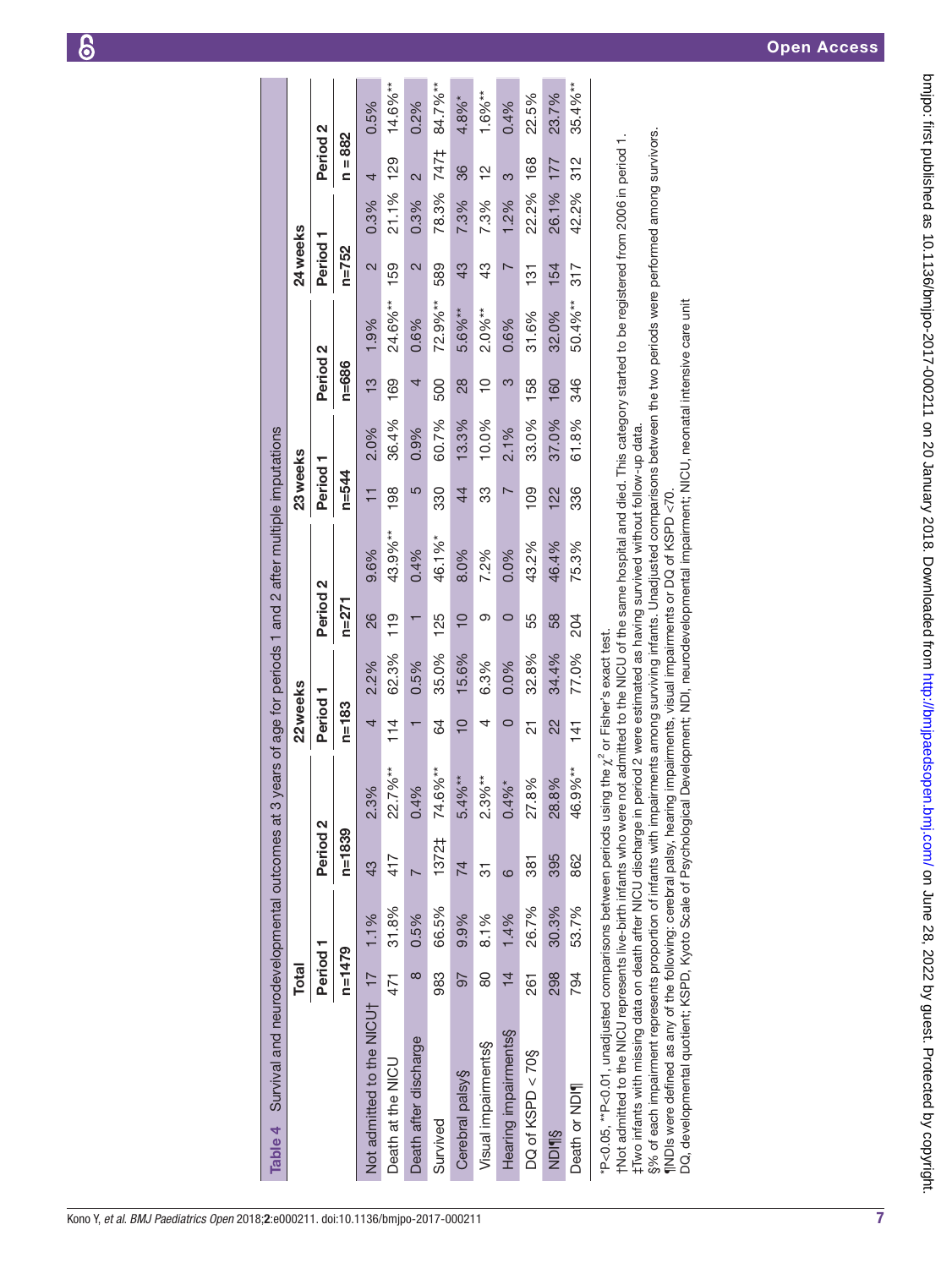<span id="page-7-0"></span>

| Table 5                      | Adjusted ORs for outcomes at 3 years of age in period 2 versus period 1 after multiple imputations |                               |                       |                       |
|------------------------------|----------------------------------------------------------------------------------------------------|-------------------------------|-----------------------|-----------------------|
|                              | Total                                                                                              | 22 weeks                      | 23 weeks              | 24 weeks              |
|                              | $n = 3318$                                                                                         | $n = 454$                     | $n = 1230$            | $n = 1634$            |
| Death                        | $0.70$ (0.59 to 0.83)                                                                              | $0.55(0.34 \text{ to } 0.91)$ | $0.58$ (0.43 to 0.77) | $0.71$ (0.53 to 0.94) |
| Death or cerebral palsy      | 0.65 (0.55 to 0.76)                                                                                | 0.49 (0.30 to 0.81)           | $0.49$ (0.37 to 0.65) | 0.72 (0.55 to 0.93)   |
| Death or visual impairments  | $0.59$ (0.50 to 0.69)                                                                              | 0.59 (0.36 to 0.97)           | 0.47 (0.36 to 0.62)   | $0.55$ (0.42 to 0.71) |
| Death or hearing impairments | $0.69$ (0.58 to 0.81)                                                                              | $0.55(0.34 \text{ to } 0.90)$ | $0.57$ (0.43 to 0.76) | 0.68 (0.52 to 0.90)   |
| Death or DQ of KSPD<70       | 0.91 (0.78 to 1.06)                                                                                | $0.94$ (0.54 to 1.63)         | 0.71 (0.55 to 0.94)   | 0.94 (0.75 to 1.19)   |
| Death or NDI                 | 0.83 (0.71 to 0.97)                                                                                | 0.99 (0.57 to 1.72)           | $0.64$ (0.49 to 0.84) | 0.86 (0.68 to 1.07)   |

Values are ORs (95% CIs) after adjustments by a multivariate logistic regression with the multiple imputation method. Adjusted variables were the centre, gender, multiple gestation, maternal age, caesarean delivery, antenatal steroid use, pregnancy-related hypertension, clinical chorioamnionitis, life-threatening congenital anomalies and birth weight.

DQ, developmental quotient; KSPD, Kyoto Scale of Psychological Development; NDI, neurodevelopmental impairment.

morbidities, except IVH and PVL, in period 2 than in period 1. By adjusting for prenatal factors, we speculate that improved outcomes are related to several interventions after birth such as parenteral nutrition in the NICU, which increased between the two periods, in addition to decreases in severe IVH and cystic PVL.

This study had several limitations. The first limitation was related to follow-up data, with actual assessments at 3 years of age being collected from 62% of survivors. Therefore, we used imputational techniques and estimated the outcomes of all of the study population. Although clinical details suggest that missing data were random, there may be biases from social, economic and other unknown factors. Although there was no significant difference in prenatal and neonatal variables between with and without follow-up data, based on comparisons of results between tables [3 and 4](#page-5-0), the proportion of each impairment decreased after multiple imputations in both periods. The absolute percentage of impairments needs to be interpreted carefully. Therefore, we performed two single imputations for NDI. Significant changes in outcomes may differ if all missing data were from infants having impairments, as shown in online [supplemental](https://dx.doi.org/10.1136/bmjpo-2017-000211) [table 4](https://dx.doi.org/10.1136/bmjpo-2017-000211).

The second limitation is that we selected centres that registered  $>10$  infants born at  $<25$  weeks' gestation in each period because centres need to be matched between the two periods in order to compare changes in outcomes. The present results represent the outcomes of a selected population of extremely preterm infants cared for in tertiary centres in Japan. These subjects accounted for 34% in period 1 and 42% in period 2 among all infants born at 22–24 weeks' gestation nationwide (online [supplemental table 1\)](https://dx.doi.org/10.1136/bmjpo-2017-000211).<sup>[32](#page-9-7)</sup> Further studies are needed in order to investigate between-centre variations in the outcomes of these extremely preterm infants.

The third limitation is that data on deaths in the delivery room were collected from 2006. The decision to withdraw/withhold intensive care in the delivery room depended on the physician at each participating hospital. Although the number of deaths in

the delivery room was small, if deaths in the delivery room were accounted for from 2003, the mortality rate in period 1 may have been slightly higher and improvements in period 2 may have been greater. When excluding infants who died in the delivery room from the study subjects, the proportions of death in the NICU were  $471/1462$  (32.2%) in period 1 and 417/1794 (23.2%) in period 2.

Another limitation is a lack of registration of the socioeconomic status of the families of subjects or early interventions after discharge to support infants and families, which are known to affect developmental impairments and follow-up rates. $24 \frac{33-35}{3}$  Subsequent neurological outcomes as well as academic and social achievements need to be evaluated.

# **CONCLUSION**

Infants born at <25 weeks' gestation have received more prenatal and neonatal interventions in the last decade. Although bias due to the lack of follow-up data cannot be denied, along with improved survival, death or NDI, death or CP with GMFCS ≥2, death or VI, and death or HI, but not death or cognitive impairments with DQ <70 decreased following adjustments for prenatal factors. Further strategies are needed in order to reduce developmental or cognitive impairments in these infants.

Acknowledgements Institutions enrolled in the study of the Neonatal Research Network, Japan, were as follows: Sapporo City General Hospital, Asahikawa Kosei General Hospital, Engaru-Kosei General Hospital, Kushiro Red Cross Hospital, Obihiro-Kosei General Hospital, Tenshi Hospital, NTT Higashinihon Sapporo Hospital, Nikko Memorial Hospital, Nayoro City General Hospital, Sapporo Medical University, Asahikawa Medical University, Aomori Prefectural Central Hospital, Iwate Medical University, Iwate Prefectural Ofunato Hospital, Iwate Prefectural Kuji Hospital, Iwate Prefectural Ninohe Hospital, Sendai Red Cross Hospital, Akita Red Cross Hospital, Tsuruoka Municipal Shonai Hospital, Yamagata University, Yamagata Prefectural Central Hospital, Fukushima Medical University, Takeda General Hospital, Fukushima National Hospital, Tsukuba University, Tsuchiura Kyodo Hospital, Ibaraki Children's Hospital, Dokkyo Medical University, Jichi Medical University, Ashikaga Red Cross Hospital, Gunma Children's Medical Center, Kiryu Kosei General Hospital, Fuji Heavy Industries Health Insurance Society Ota Memorial Hospital, Gunma University, Saitama Children's Medical Center, Nishisaitama-chuo National Hospital, Saitama Medical University Saitama Medical Center, Kawaguchi Municipal Medical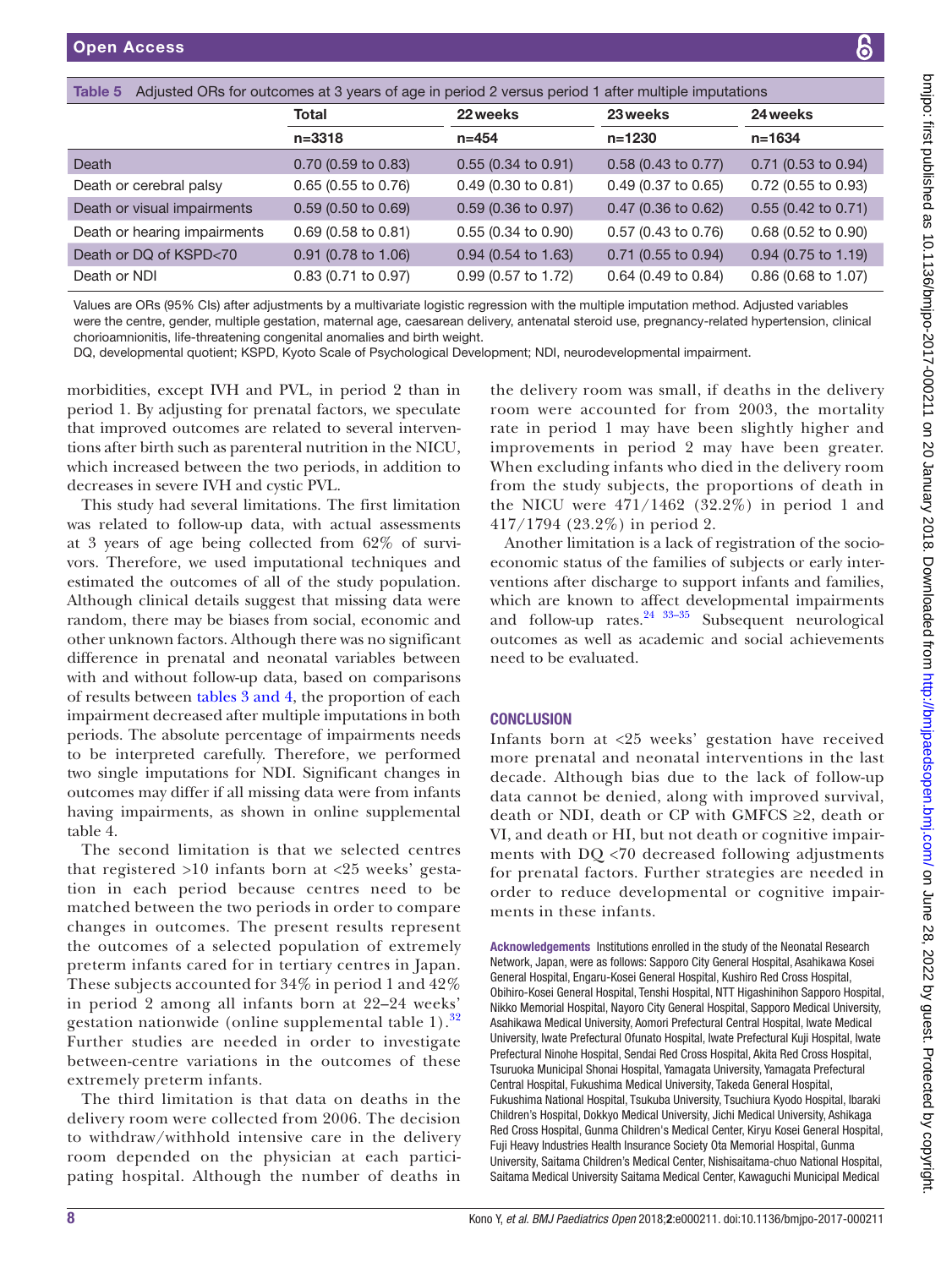Center, Jichi Medical University Saitama Medical Center, Asahi General Hospital, Chiba Kaihin Municipal Hospital, Kameda Medical Center, Tokyo Women's Medical University Yachiyo Medical Center, Juntendo University Urayasu Hospital, Tokyo Metropolitan Children's Medical Center, Tokyo Women's Medical University, Aiiku Hospital, Nihon University Itabashi Hospital, National Center for Global Health and Medicine, Tokyo Medical University, Teikyo University, Showa University, Japan Red Cross Medical Center, National Center for Child Health and Development, Tokyo Metropolitan Otsuka Hospital, Toho University, Tokyo Metropolitan Bokuto Hospital, Tokyo Jikei Medical University, Tokyo Medical and Dental University, Saint Luke's International Hospital, Juntendo University, Sanikukai Hospital, Katsushika Red Cross Hospital, Yokohama Rosai Hospital, Yokohama City University Medical Center, St. Marianna University School of Medicine Hospital, Kanagawa Children's Medical Center, Tokai University, Kitazato University, Odawara Municipal Hospital, Nippon Medical School Musashi Kosugi Hospital, Saiseikai Yokohamashi Tobu Hospital, National Hospital Organization Yokohama Medical Center, Yamanashi Prefectural Central Hospital, Nagano Children's Hospital, Shinshu University, Iida Municipal Hospital, National Hospital Organization Shinshu Ueda Medical Center, Saku General Hospital, Niigata University, Niigata Prefectural Central Hospital, Niigata Municipal Hospital, Nagaoka Red Cross Hospital, Koseiren Takaoka Hospital, Toyama Prefectural Central Hospital, Toyama University, Ishikawa Medical Center for Maternal and Child Health, Kanazawa Medical University, Kanazawa Medical Center, Fukui Prefectural Hospital, Fukui University, Gifu Prefectural General Medical Center, National Hospital Organization Nagara Medical Center, Takayama Red Cross Hospital, Seirei Hamamatsu Hospital, Shizuoka Saiseikai Hospital, Shizuoka Children's Hospital, Hamamatsu Medical University, Numazu Municipal Hospital, Yaizu City Hospital, Fujieda Municipal General Hospital, Nagoya Red Cross Daini Hospital, Nagoya University, Nagoya Red Cross Daiichi Hospital, Toyohashi Municipal Hospital, Nagoya City West Medical Center, Anjo kosei Hospital, Tosei General Hospital, Komaki Municipal Hospital, TOYOTA Memorial Hospital, Okazaki Municipal Hospital, Konan Kosei Hospital, National Mie Central Medical Center, Ise Red Cross Hospital, Yokkaichi Municipal Hospital, Otsu Red Cross Hospital, Shiga University of Medical Science Hospital, Nagahama Red Cross Hospital, Uji Tokushukai Hospital, The Japan Baptist Hospital, Kyoto University, Kyoto Red Cross Daiichi Hospital, National Maizuru Medical Center, Fukuchiyama City Hospital, Kyoto Prefectural University of Medicine Hospital, Kyoto City Hospital, Mitsubishi Kyoto Hospital, Yodogawa Christian Hospital, Osaka Medical Center and Research Institute for Maternal and Child Health, Osaka University, Takatsuki General Hospital, Kansai Medical University, Osaka City General Hospital, Osaka City Sumiyoshi Hospital, Aizenbashi Hospital, Toyonaka Municipal Hospital, National Cerebral and Cardiovascular Center, Kitano Hospital, Saiseikai Suita Hospital, Chifune Hospital, Bell Land General Hospital, Rinku General Medical Center, Osaka Red Cross Hospital, Yao Municipal Hospital, Osaka General Medical Center, Osaka City University, Hyogo Prefectural Kobe Children's Hospital, Kobe University, Kakogawa West City Hospital, Saiseikai Hyogoken Hospital, Kobe City Medical Center General Hospital, Hyogo College of Medicine Hospital, Himeji Red Cross Hospital, Toyooka Public Hospital, Hyogo Prefectural Awaji Medical Center, Nara Medical University, Wakayama Medical University, Tottori Prefectural Central Hospital, Tottori University, Shimane Prefectural Central Hospital, Matsue Red Cross Hospital, Kurashiki Central Hospital, Tsuyama Central Hospital, Kawasaki Medical School Hospital, National Hospital Organization Okayama Medical Center, Okayama Red Cross Hospital, Hiroshima City Hiroshima Citizens Hospital, Hiroshima Prefectural Hospital, Hiroshima University, Tsuchiya General Hospital, National Hospital Organization Kure Medical Center, Yamaguchi University, Yamaguchi Grand Medical Center, Tokushima University, Tokushima Municipal Hospital, Kagawa University, National Hospital Organization Kagawa Children's Hospital, Matsuyama Red Cross Hospital, Ehime Prefectural Central Hospital, Kochi Health Science Center, St. Mary's Hospital, National Kyushu Medical Center, Kurume University, Kitakyushu Municipal Medical Center, University of Occupational and Environmental Health, Fukuoka University, Kyushu University, Iizuka Hospital, National Hospital Organization Kokura Medical Center, National Hospital Organization Saga Hospital, National Hospital Organization Nagasaki Medical Center, Kumamoto City Hospital, Kumamoto University, Oita Prefectural Hospital, Almeida Memorial Hospital, Nakatsu Municipal Hospital, Miyazaki University, National Hospital Organization Miyakonojo Medical Center, Kagoshima City Hospital, Imakiire General Hospital, Okinawa Prefectural Nanbu Medical Center & Children's Medical Center, Okinawa Prefectural Chubu Hospital, Naha City Hospital, and Okinawa Red Cross Hospital.

Contributors YK conceptualised and designed the study and drafted the initial manuscript. NY performed the initial analyses and reviewed and revised the manuscript. HN set up the data and reviewed the manuscript. SK and MF initially conceptualised and designed the database, supervised the study and reviewed the manuscript. All authors agreed to be accountable for all aspects of the work.

#### Competing interests None declared.

Patient consent Parental/guardian consent obtained.

Ethics approval The study protocol was approved by the Ethics Review Committees of Tokyo Women's Medical University and Jichi Medical University.

Provenance and peer review Not commissioned; externally peer reviewed.

Data sharing statement Data may be open for sharing if required.

Open Access This is an Open Access article distributed in accordance with the Creative Commons Attribution Non Commercial (CC BY-NC 4.0) license, which permits others to distribute, remix, adapt, build upon this work non-commercially, and license their derivative works on different terms, provided the original work is properly cited and the use is non-commercial. See: [http://creativecommons.org/](http://creativecommons.org/licenses/by-nc/4.0/) [licenses/by-nc/4.0/](http://creativecommons.org/licenses/by-nc/4.0/)

© Article author(s) (or their employer(s) unless otherwise stated in the text of the article) 2018. All rights reserved. No commercial use is permitted unless otherwise expressly granted.

#### **REFERENCES**

- <span id="page-8-0"></span>1. Stensvold HJ, Klingenberg C, Stoen R, *et al*. Neonatal morbidity and 1-year survival of extremely preterm infants. *[Pediatrics](http://dx.doi.org/10.1542/peds.2016-1821)* 2017;139:e20161821.
- 2. Guillén Ú, Weiss EM, Munson D, *et al*. Guidelines for the management of extremely premature deliveries: a systematic review. *[Pediatrics](http://dx.doi.org/10.1542/peds.2015-0542)* 2015;136:343–50.
- 3. Younge N, Smith PB, Gustafson KE, *et al*. Improved survival and neurodevelopmental outcomes among extremely premature infants born near the limit of viability. *[Early Hum Dev](http://dx.doi.org/10.1016/j.earlhumdev.2016.01.015)* 2016;95:5–8.
- <span id="page-8-11"></span>4. Moore T, Hennessy EM, Myles J, *et al*. Neurological and developmental outcome in extremely preterm children born in England in 1995 and 2006: the EPICure studies. *[BMJ](http://dx.doi.org/10.1136/bmj.e7961)* 2012;345:e7961.
- <span id="page-8-1"></span>5. Ishii N, Kono Y, Yonemoto N, *et al*. Outcomes of infants born at 22 and 23 weeks' gestation. *[Pediatrics](http://dx.doi.org/10.1542/peds.2012-2857)* 2013;132:62–71.
- <span id="page-8-2"></span>6. Kusuda S, Fujimura M, Uchiyama A, *et al*. Trends in morbidity and mortality among very-low-birth-weight infants from 2003 to 2008 in Japan. *[Pediatr Res](http://dx.doi.org/10.1038/pr.2012.114)* 2012;72:531–8.
- 7. Itabashi K, Horiuchi T, Kusuda S, *et al*. Mortality rates for extremely low birth weight infants born in Japan in 2005. *[Pediatrics](http://dx.doi.org/10.1542/peds.2008-0763)* 2009;123:445–50.
- 8. Patel RM, Kandefer S, Walsh MC, *et al*. Causes and timing of death in extremely premature infants from 2000 through 2011. *[N Engl J](http://dx.doi.org/10.1056/NEJMoa1403489)  [Med](http://dx.doi.org/10.1056/NEJMoa1403489)* 2015;372:331–40.
- 9. Fellman V, Hellström-Westas L, Norman M, *et al*. One-year survival of extremely preterm infants after active perinatal care in Sweden. *[JAMA](http://dx.doi.org/10.1001/jama.2009.771)* 2009;301:2225–33.
- 10. Kusuda S, Fujimura M, Sakuma I, *et al*. Morbidity and mortality of infants with very low birth weight in Japan: center variation. *[Pediatrics](http://dx.doi.org/10.1542/peds.2005-2724)* 2006;118:e1130–e1138.
- <span id="page-8-3"></span>11. Rysavy MA, Marlow N, Doyle LW, *et al*. Reporting Outcomes of Extremely Preterm Births. *[Pediatrics](http://dx.doi.org/10.1542/peds.2016-0689)* 2016;138:e20160689.
- <span id="page-8-4"></span>12. Rysavy MA, Li L, Bell EF, *et al*. Between-hospital variation in treatment and outcomes in extremely preterm infants. *[N Engl J Med](http://dx.doi.org/10.1056/NEJMoa1410689)* 2015;372:1801–11.
- <span id="page-8-5"></span>13. Bax MC. Terminology and classification of cerebral palsy. *[Dev Med](http://dx.doi.org/10.1111/j.1469-8749.1964.tb10791.x)  [Child Neurol](http://dx.doi.org/10.1111/j.1469-8749.1964.tb10791.x)* 1964;6:295–7.
- <span id="page-8-6"></span>14. Palisano R, Rosenbaum P, Walter S, *et al*. Development and reliability of a system to classify gross motor function in children with cerebral palsy. *[Dev Med Child Neurol](http://dx.doi.org/10.1111/j.1469-8749.1997.tb07414.x)* 1997;39:214–23.
- <span id="page-8-7"></span>15. Society for the Kyoto Scale of Psychological Development Test. *Shinpan K Shiki Hattatsu Kensahou 2001 Nenban [The Kyoto Scale of Psychological Development Test 2001*. Kyoto, Japan: Nakanishiya Shuppan, 2008.
- <span id="page-8-8"></span>16. Jichi Medical University. Protocol for the multicenter follow-up study of VLBW infants in NICU-network database. 2011 [http://www.jichi.](http://www.jichi.ac.jp/usr/pedi/obstetrics/01.html) [ac.jp/usr/pedi/obstetrics/01.html](http://www.jichi.ac.jp/usr/pedi/obstetrics/01.html) (accessed 27/10/2017).
- <span id="page-8-9"></span>17. Kono Y, Yonemoto N, Kusuda S, *et al*. Developmental assessment of VLBW infants at 18 months of age: a comparison study between KSPD and Bayley III. *[Brain Dev](http://dx.doi.org/10.1016/j.braindev.2015.10.010)* 2016;38:377–85.
- <span id="page-8-10"></span>18. Wood NS, Costeloe K, Gibson AT, *et al*. The EPICure study: associations and antecedents of neurological and developmental disability at 30 months of age following extremely preterm birth. *[Arch](http://dx.doi.org/10.1136/adc.2004.052407) [Dis Child Fetal Neonatal Ed](http://dx.doi.org/10.1136/adc.2004.052407)* 2005;90:F134–F140.
- 19. Carlo WA, McDonald SA, Fanaroff AA, *et al*. Association of antenatal corticosteroids with mortality and neurodevelopmental outcomes among infants born at 22 to 25 weeks' gestation. *[JAMA](http://dx.doi.org/10.1001/jama.2011.1752)* 2011;306:2348–58.